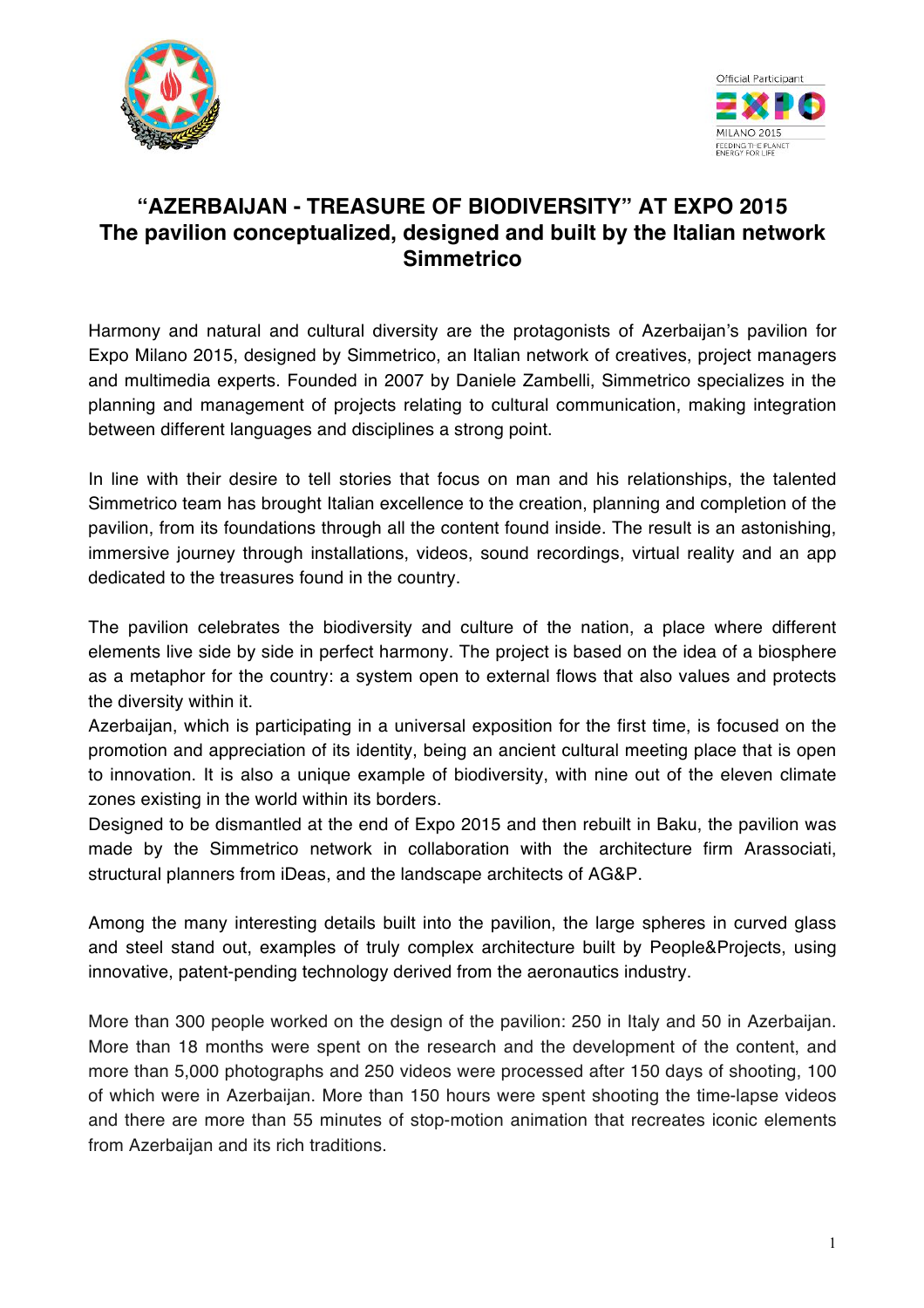#### **AZERBAIJAN PAVILION – EXPO MILANO 2015**

The pavilion is based on the idea of a biosphere: a system open to external fluxes that also protects and encourages the development of life within it. From this cardinal idea, the pavilion's three biospheres were born, encased like precious jewels in the building's overall plan.

Undulating wooden walls, which embrace the building and evoke the typical wind of Azerbaijan, a symbol of the cultural and creative flows that have historically crossed through the county, preserve the microclimate inside the pavilion.

The materials used to build the pavilion also reflect the nation's history and desire to look towards the future: wood, a traditional resource that has been processed in an innovative way, has been combined with universal materials such as glass and metal.

#### **Biosphere 0 - CULTURAL CROSSROADS**

At the entrance, the visitor finds himself in the middle of a compass that represents the centrality of the nation, which has always been a crossroads for dialogue, oriented towards each of the four cardinal directions. Unlike the others, this sphere isn't closed as it was designed to encourage the flow of visitors entering the pavilion.

The space includes large, curved totems with LEDs that display striking images of the country's cultural heritage, represented through time lapse videos and stop-motion animation.

Within the sphere, visitors will walk on a floor of suspended crystal, a light installation dedicated to geomorphology in Azerbaijan. This sphere, like the others, is suspended between two floors and is accessible from both of them. Above, a luminous, dynamic sculpture is dedicated to the nation's aspirations, echoing the shape of its borders: an eagle in flight heading from West to East.

# **Biosphere 1 - THE TREE OF BIODIVERSITY**

This is the sphere that looks out towards the decumano, a distinct symbol that characterizes the main facade of the pavilion. On the inside, a large wood and light installation creates an imposing tree whose foliage is made from real pomegranate trees. The pomegranate is a meaningful plant for the country's traditions, symbolizing life and prosperity.

The entire installation is dedicated to the country's natural wealth. In the lower half of the tree, an installation of screens called "Portraits of Azerbaijan" displays more than 100 video portraits of men and women, representing a cross section of society. These individuals are the true, deep energy that nourish the country: we must focus on investing in human resources, an indispensable resource for sustainable growth in the future.

In the canopy of the pomegranate tree, an interactive installation with 3D viewers allows visitors to discover the iconic symbols of the country.

# **Biosphere 2 - INNOVATION AND TRADITION**

The third sphere, wedged between the second and the third floors of the building, holds an upsidedown tree, a metaphor for the relationship between positive changes and traditions in Azerbaijan. Its roots point upward, taking inspiration from the sky to feed a vision for the future and nourish the fruit of innovation. In the upper part of the biosphere, these roots also represent the strong traditions that support a vision for the future.

The "Treasures of Azerbaijan" are suspended among the roots, containing handicrafts and items relating to history and traditional culture.

The lower half welcomes visitors in the upside-down tree's canopy. The spirit of renewal that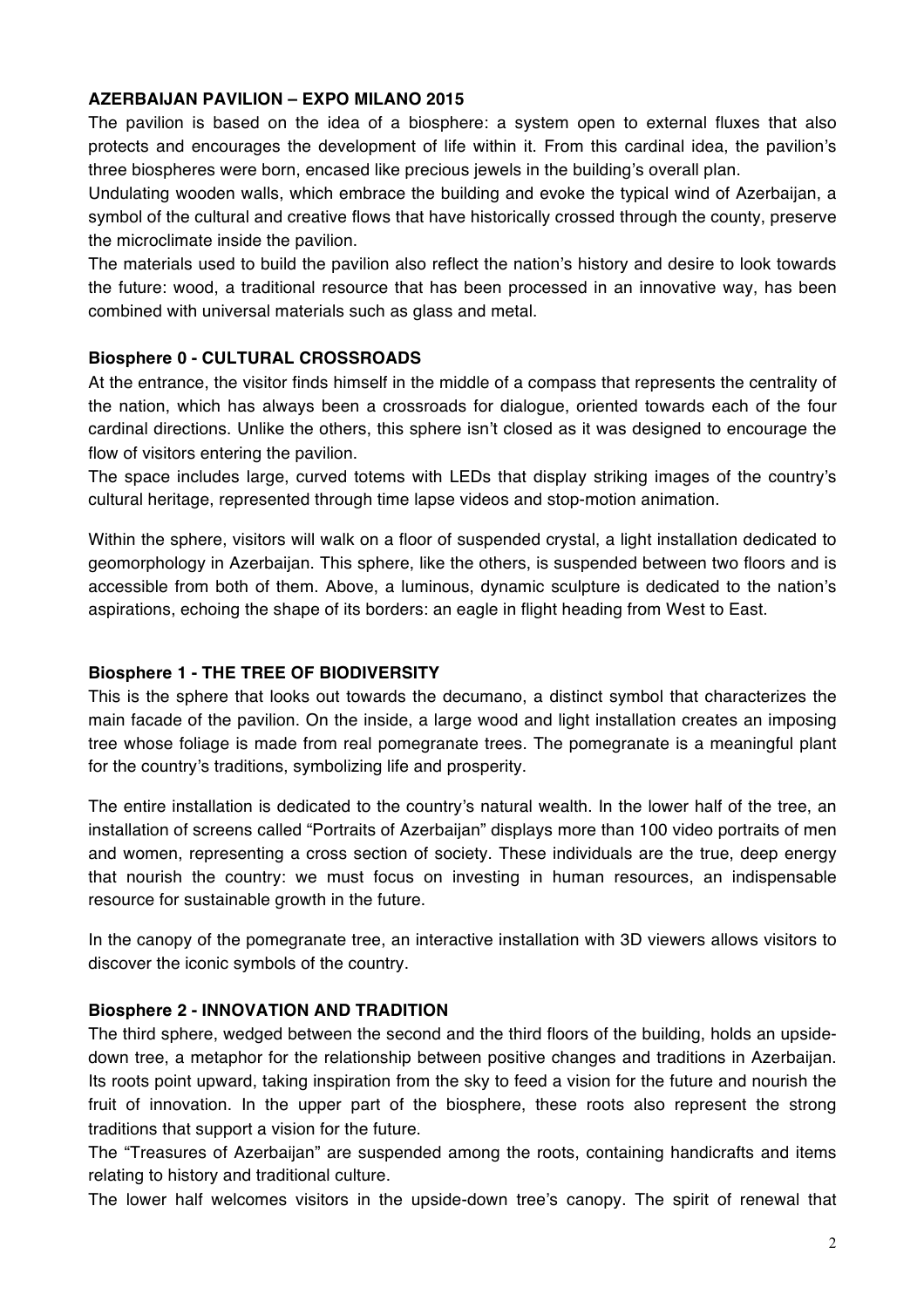invigorates Azerbaijan today is displayed on three screens where visitors can choose between three paths (by helicopter, by boat, on foot) to explore Baku, the capital and a quintessential symbol of national innovation.

# **Floor 0 - THE SYMPHONY OF THE COUNTRY**

The ground floor welcomes visitors and brings them closer to the history, cultural heritage and natural beauty of the country. A cafeteria looks out onto a small square and echoes the pavilion's interior.

# **MIRRORING BAKU**

The first installation that the visitor comes across when entering from the decumano is Mirroring Baku, a wood structure with a life-size, interactive projection connected to an identical installation in Baku. The two installations allow Pavilion visitors to interact, creatively and in real time, with pedestrians in the city of Baku.

The aim is to project visitors and Azerbaijanis directly into each other's realities, bringing distant cities, Milan and Baku, together for the first time to celebrate Expo 2015. The installation represents the curiosity and the desire for exchange and shared experiences that the people of Azerbaijan have when meeting people from other parts of the world.

# **MUSICWALL**

A large interactive wall displays a musical stave made of wood with metal inserts, recalling the importance of Azerbaijani music, which has been recognized as intangible cultural heritage by UNESCO.

The staff continues throughout the entire pavilion: dozens of monitors make up the *Symphony of the Country* with videos, stop-motion animation and important information about Azerbaijan.

# **Floor 1 - SYMPHONY OF COLOURS**

The first floor is strewn with colourful flower beds and LED monitors, as well as audio showers to ensure an immersive experience in the colours of Azerbaijan's diverse scenery.

This floor is dedicated to the nation's colours, displayed through the wide variety of landscapes that make it one of the 25 hotspots of biodiversity in the world. In addition to panoramas, the monitors show the growth of the nation through the most advanced technological, agricultural and artistic projects.

# **Floor 2 - SYMPHONY OF TASTE**

The second floor is dedicated to the flavours of Azerbaijan: the world of typical foods, their variety, GMO-free production, recipes, health benefits and the strategies to preserve this heritage for the future. The floor is entirely experiential with interactive tables and heightened reality installations.

# **Floor 3 - TERRACE**

On the third floor is a restaurant with a large terrace and garden that will host special events during the six months of Expo.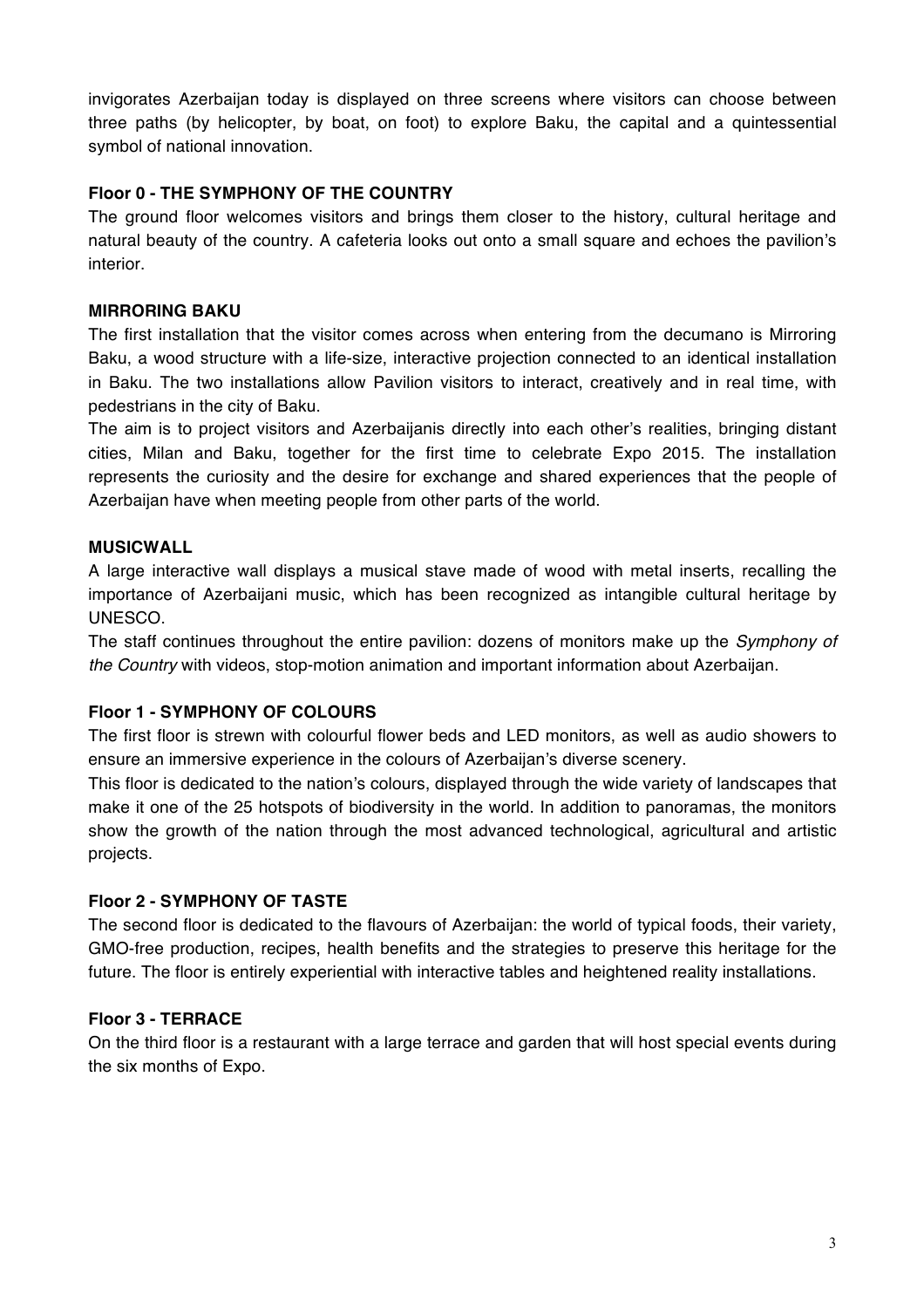# **TECHNICAL DATA**

• 1,800 sq m of total area set up

# **THE SPHERES:**

- 1,200 sq m of curved glass made with 36 different moulds for a total of 680 glass panels
- The chemical composition of the glass (silica-soda-calcium) was made specifically for the Pavilion in order to guarantee the transparency and flexibility of the sheets
- 15 tonnes of iron per sphere resting on the flooring
- 18 km of soldering
- 12,600 screws to attach 720 total nodes between the two spheres that guarantee they will be able to be disassembled and rebuilt in a new location
- 9,500 workshop hours

# **LOUVER: (laminate façade covering)**

The design had 4 guidelines:

- Buildability of the complete form
- Lightness
- Resistance to weather conditions
- Disassembly

To satisfy these demands, the project includes:

- Construction design that derives from aeronautics, a multicellular structure in thin steel
- Use of engineered wood for maximum durability over time
- Creation of pre-assembled modules to ensure quick assembly/dismantling

# **MAIN STRUCTURE:**

- 450 technical drawings
- All nodes are bolted to ensure they can be removed entirely
- Only the screeds made with lightweight concrete, which are ANAB certified (Ass. Nazionale Architettura Bioecologica, the National Association of Bio-ecological Architecture), will be demolished

#### **SYSTEMS**

- A 25 Kw photovoltaic system on the roof with the best solar panels in the market
- Use of an innovative technique called "killerwatt" to manage energy consumption
- Cooling system that has been calibrated to use the least amount of energy possible and to best employ the building's natural ventilation

In general, all the materials used are green-building and LEED (Leadership in Energy and Environmental Design) certified.

The entire architectural structure took less than 6 months to build

#### **CONTENT**

- More than 18 months were spent on the research and development of the pavilion's content
- More than 150 graphic interfaces were developed
- More than 55 minutes of stop-motion animation was created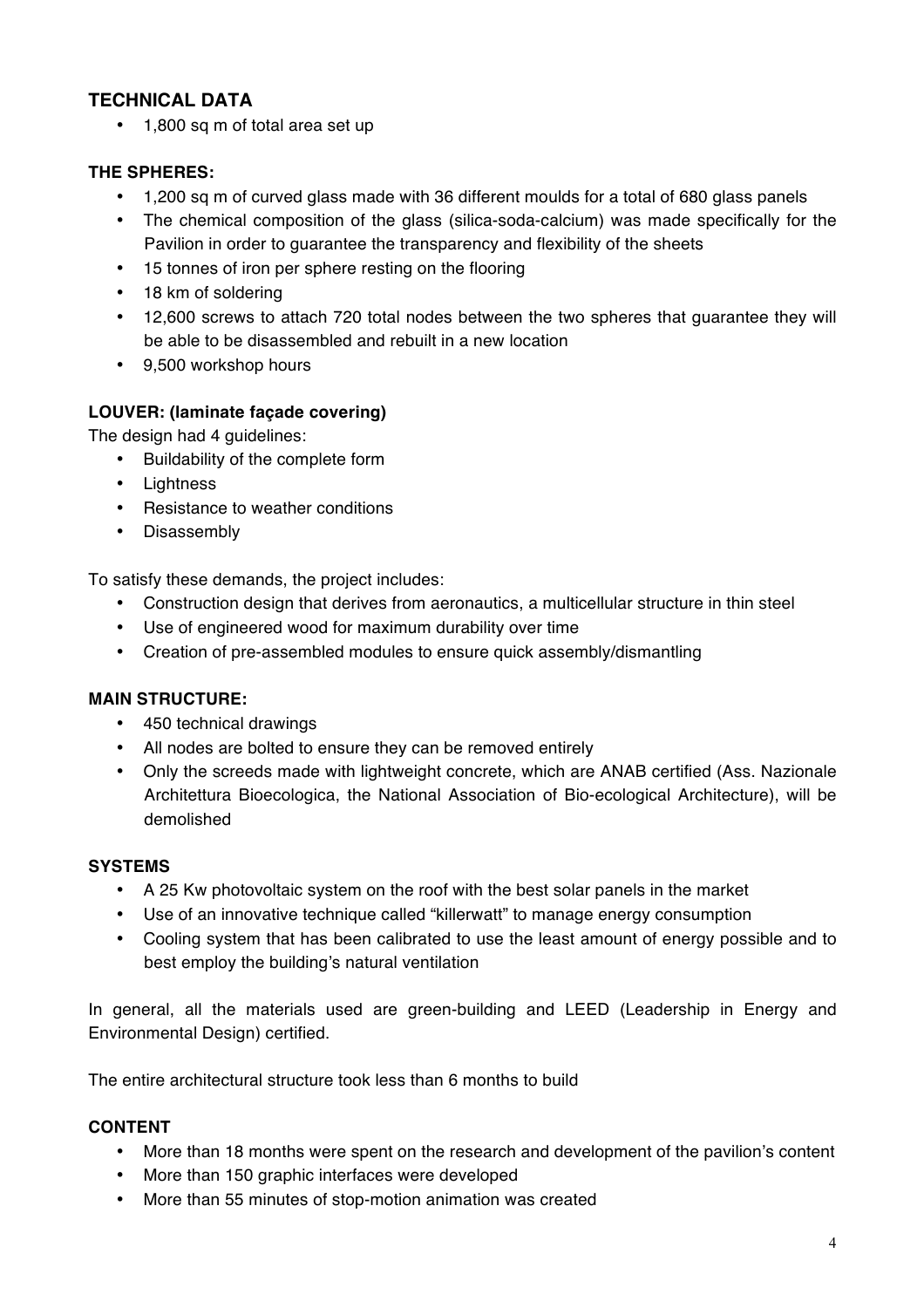- More than 5,000 photographs and 250 videos were developed
- 46 interactive points were designed and programmed
- More than 150 days were spent in Azerbaijan recording audio and video
- More than 150 hours recorded for the time lapse video, a technique where the footage appears to move quicker than normal

# **STAFF**

From the planning to design phase, from production to management, from content research to its development and production, the project involved a team of more than **300 people in Italy and Azerbaijan.**

**Press Office:** Media Beats simmetrico@mediabeats.it | 3299724372 - 3334313119